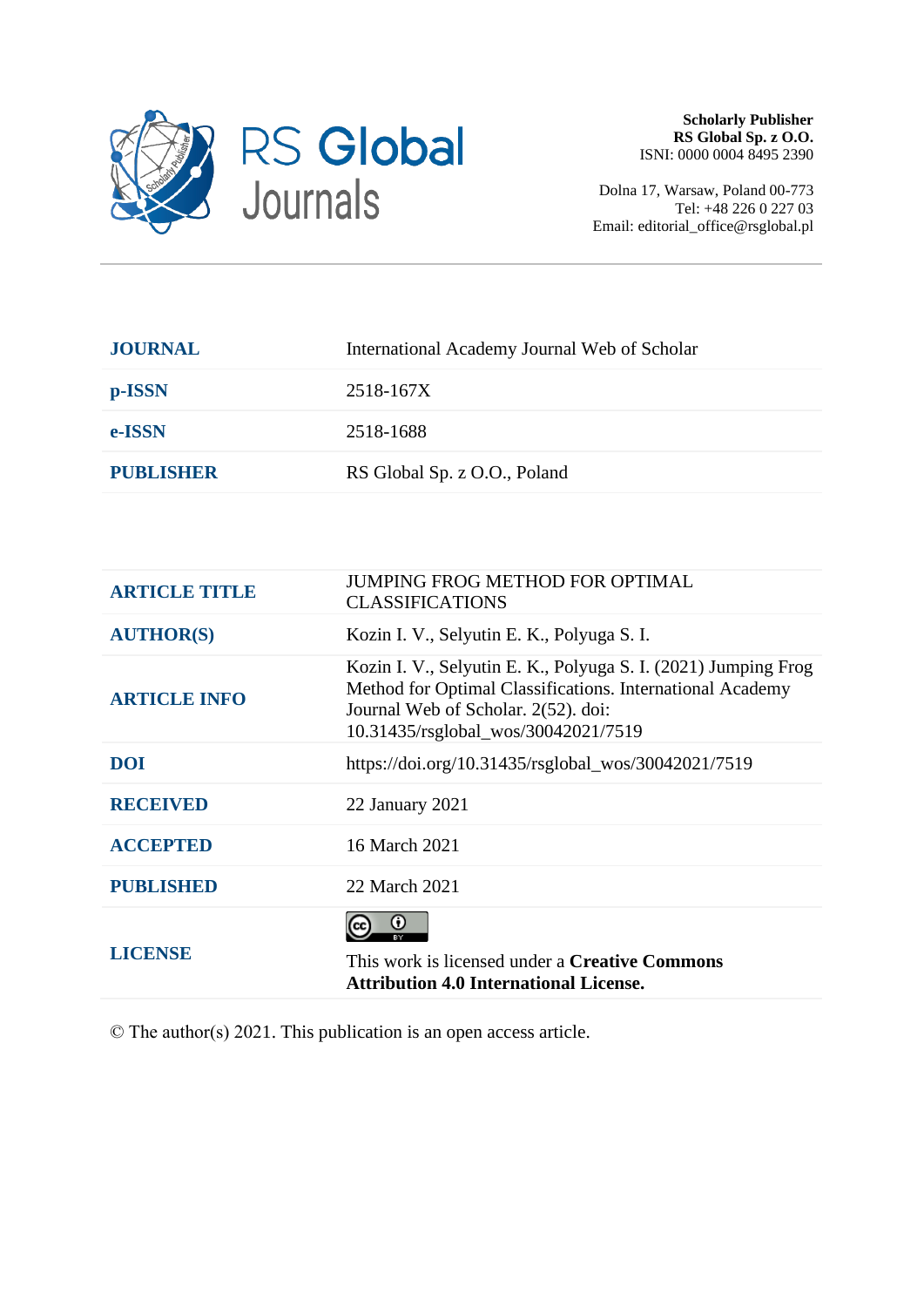# **JUMPING FROG METHOD FOR OPTIMAL CLASSIFICATIONS**

*Kozin I. V.,* 

*Doctor of Physical and Mathematical Sciences, Professor, Zaporizhzhia National University, Ukraine Selyutin E. K., postgraduate student, Zaporizhzhia National University, Ukraine Polyuga S. I., Ph.D., Zaporizhzhia Regional Institute of Postgraduate Pedagogical Education, Ukraine*

# **DOI: https://doi.org/10.31435/rsglobal\_wos/30042021/7519**

#### **ARTICLE INFO**

# **ABSTRACT**

**Received:** 22 January 2021 **Accepted:** 16 March 2021 **Published:** 22 March 2021

# **KEYWORDS**

optimal classification problem, classification, evolutionary algorithm, ant colony algorithm, mixed jumping frog algorithm.

In the article the problem of finding optimal classifications on a finite set is investigated. It is shown that the problem of finding an optimal classification is generated by a tolerance relation on a finite set. It is also reduced to an optimization problem on a set of permutations. It is proposed a modification of the mixed jumping frogs to find suboptimal solutions of the problem of classification.

**Citation:** Kozin I. V., Selyutin E. K., Polyuga S. I. (2021) Jumping Frog Method for Optimal Classifications. *International Academy Journal Web of Scholar.* 2(52). doi: 10.31435/rsglobal\_wos/30042021/7519

**Copyright:** © 2021 **Kozin I. V., Selyutin E. K., Polyuga S. I.** This is an open-access article distributed under the terms of the **Creative Commons Attribution License (CC BY)**. The use, distribution or reproduction in other forums is permitted, provided the original author(s) or licensor are credited and that the original publication in this journal is cited, in accordance with accepted academic practice. No use, distribution or reproduction is permitted which does not comply with these terms.

**Introduction.** Classification is a powerful scientific method. The classification problem arises in almost all areas of knowledge when analyzing research results, when designing and forecasting, when assessing and making decisions. Often having a simple formulation, the classification problem turns out to be quite complex and ambiguous. Moreover, sometimes when trying to classify, interesting paradoxes arise associated with the unification of fundamentally different objects into one class.

The solution to the classification problem, as a rule, includes a significant proportion of subjectivity, individual assessments, fuzzy, informal conclusions. Often the priorities of the decision maker (DM) influence the solution of this problem. This leads to the construction of fundamentally different classifications based on the same primary information. Especially often this situation arises in those areas of knowledge in which it is impossible to use numerical estimates in the classification of objects and phenomena, due to which there is a need for fuzzy assessments, the use of the concepts "similar".

**Formulation of the problem.** The aim of this work is to construct metaheuristics for finding a suboptimal classification defined by a tolerance relation on a finite set. This approach allows one to construct partitions close to optimal sets in accordance with the relation of "proximity" of elements. Moreover, this relationship of proximity is not transitive. The proposed algorithms can find wide application in applied problems related to the problem of object classification by a number of attributes. Such problems often arise in the economic, social and technical sciences.

**Solution method and analysis of the results.** From the point of view of mathematics, the classification problem can be considered from different positions. The main one is the set-theoretic approach when constructing a classification. However, in practice, it turns out that this approach is good only post factum, that is, for clarifying and formally describing an already constructed classification.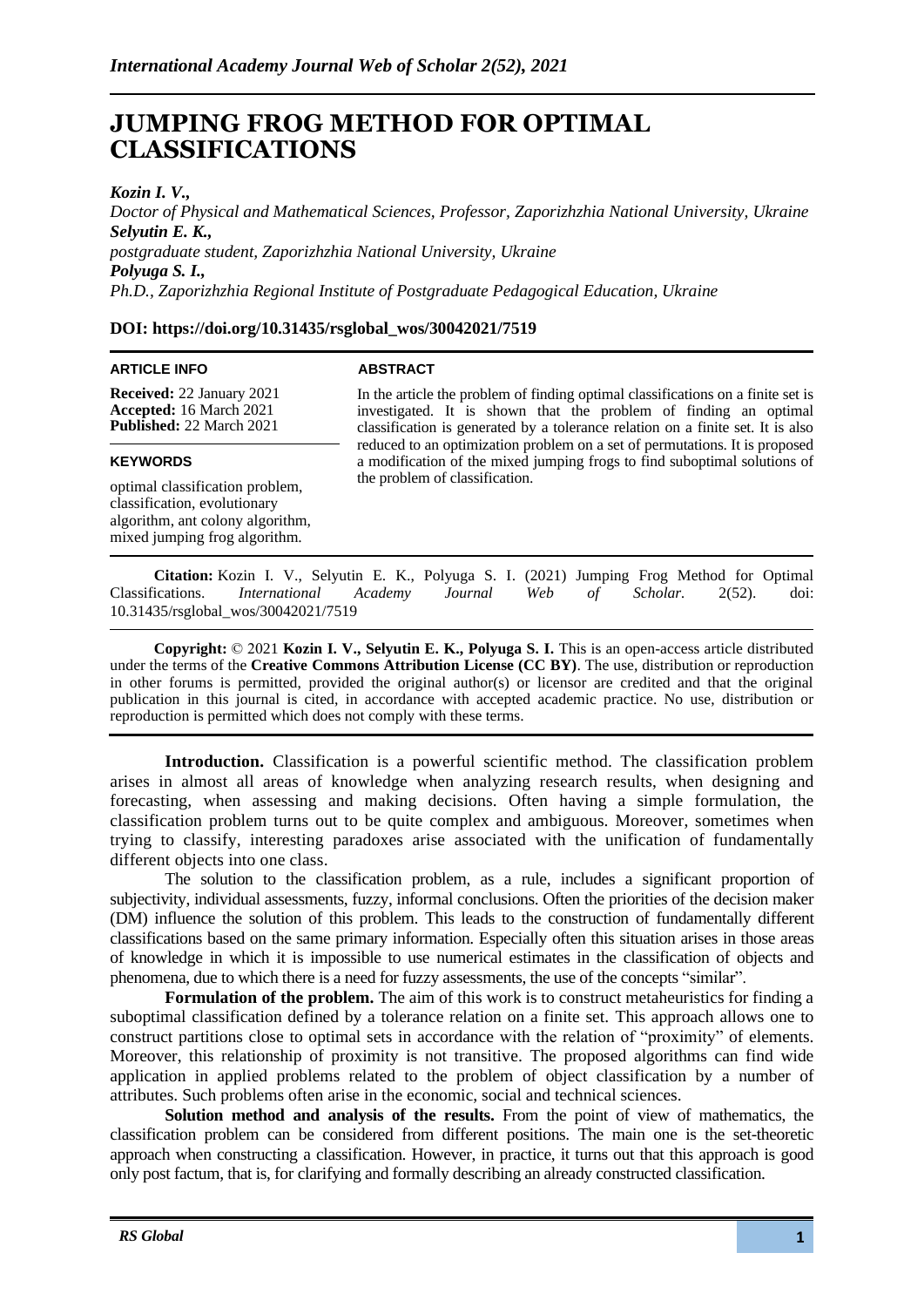The most widespread up to now are statistical classification models, which allow grouping objects according to the results of statistical data analysis [1, 2, 3]. Metric algorithms use the formalization of the concept of similarity between objects and the hypothesis of compactness [2, 3, 4]. There is another principle: the so-called logical classification algorithms. This approach is based on the principle of inductive inference of logical laws or induction of rules [5, 6, 7]. Classification models are becoming more widespread is they are based on the tools of the fuzzy sets theory. A comparatively new direction is classification models based on integral mathematics. An interesting direction is the use of artificial intelligence methods for solving classification problems. An overview of existing recognition methods is given in the monograph [6].

*Statement of the classification problem on a finite set*

By a partition of a finite set *X* we mean a set of its nonempty subsets  $X_1, X_2, ..., X_n$  such that:

1) 
$$
\bigcup_{i=1}^{n} X_i = X
$$
;  
2)  $\forall i, j, i \neq j$   $X_i \cap X_j = \emptyset$ ,  $i, j = 1, 2, ..., n$ .

The classification problem on a finite set consists in finding a partition that has some given properties. A set partition defines the canonical equivalence relation associated with this partition. Namely: two elements are considered equivalent if they belong to the same split element. On the other hand, it is easy to show that any equivalence relation on a finite set determines its partition into classes of elements equivalent to each other.

Recall that an equivalence relation on a set *X* is a binary relation " $\sim$ " with the following properties:

1) reflexivity:  $\forall x \in X \quad x \sim x$ ;

2) symmetrically  $\forall x, y \in X \quad x \sim y \Longrightarrow y \sim x$ ;

3) transitive:  $\forall x, y, z \in X \quad x \sim y, y \sim z \Longrightarrow x \sim z$ .

Let us present a simple algorithm [8], which allows for a given equivalence relation to construct the corresponding partition of the set *X* into classes of equivalent elements.

Step 0. An arbitrary ordering (numbering) of elements of the set *X*: is chosen  $x_1, x_2, \dots, x_N \in X$ . Here is  $N = |X|$ . A set of representatives of equivalence classes is determined, which is empty at the initial stage of the algorithm. The set of equivalence classes is also empty. ….

Step *i*. The next element *x of the* ordered sequence of elements of the set *X* is selected and sequentially compared with the set of representatives of already defined equivalence classes. If this element is equivalent to a representative of the class  $X_k$ , then it is placed in the class  $X_k$ . If it is not equivalent to any of the elements of the set of representatives of the classes, then the element is entered into the set of representatives and defines a new class of equivalence.

The algorithm ends when all elements have been viewed and categorized. The result of the algorithm is a set of representatives of different classes and a set of classes of equivalent elements.

It follows from the transitivity of the equivalence relation that the set of classes obtained as a result of the operation of the algorithm does not depend on the initial ordering of the elements of the set *X* (Step 0). Another ordering can only change the sequence of equivalence classes and the set of representatives. The above algorithm for finding equivalence classes and a set of representatives will be called linear.

Let us note one feature of the linear algorithm. It can be applied not only to an equivalence relation, but also to any binary relation. However, if the relation is not transitive, then the result of the algorithm will already significantly depend on the choice of the initial ordering of the elements.

*The relation of tolerance and classification based on the concept of proximity of elements.*

Most of the existing classifications in applied sciences are not built on the basis of the equivalence relation, but on the basis of another binary relation - the tolerance relation. Tolerance relation is a reflexive and symmetric relation " $\approx$ " on the set *X*, that is, a relation that is determined by the following properties:

- 1.  $\forall x \in X \quad x \approx x;$
- 2.  $\forall x, y \in X \quad x \approx y \implies y \approx x$ .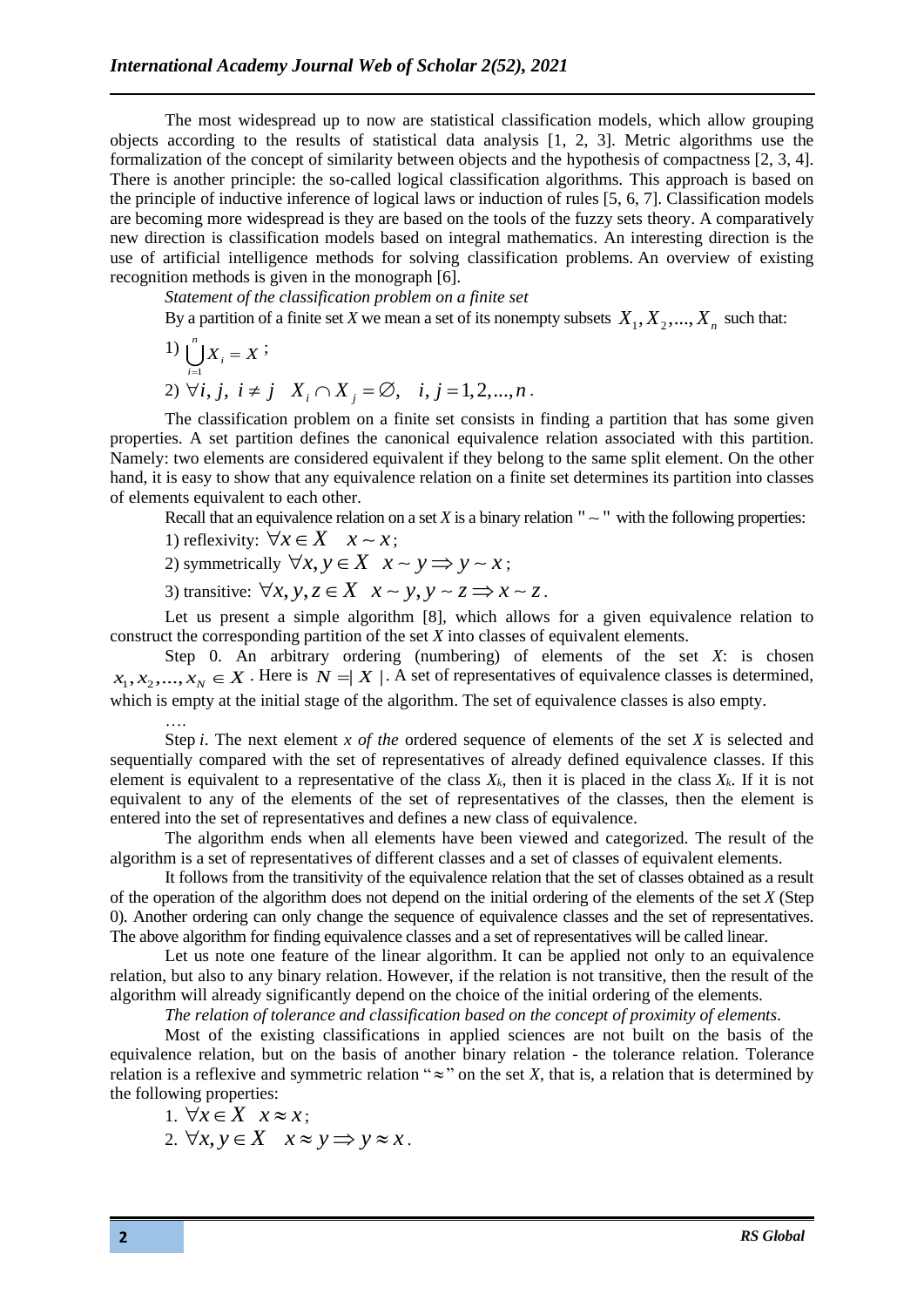A typical example of such a relationship is the relation of approximate equality on a set of numbers. In practice, the attitude of tolerance appears in the form of a relationship between objects, which is described by the words "similar", "close".

If the tolerance relation " $\approx$ " is defined on a finite set *X*, then we can apply a linear algorithm for class allocation and obtain a classification on this set. However, in contrast to the classifications that are based on equivalence relations, classification, constructed on the basis of tolerance relationship, depends essentially on the choice of the initial ordering of the elements of *X*. Different ways of ordering elements can lead to fundamentally different classifications.

*Optimality criterion for classifications.*

There are many approaches to determining the optimal classification. Informally, a classification is optimal if the elements within the classes are "close enough" to each other, and the classes themselves are "far enough" from each other. Let's consider one of these approaches.

A closeness measure on a finite set *X* is a function  $p: X \times X \rightarrow R$ , with the following properties:

- 1)  $\forall x, y \in X \quad p(x, y) \ge 0$  moreover  $p(x, y) = 0 \Leftrightarrow x = y$ ;
- 2)  $\forall x, y \in X \quad p(x, y) = p(y, x)$ .

In particular, the distance between points in metric space can serve as a measure of proximity.

Let a positive number be given  $\varepsilon > 0$ . We will say that the elements  $x, y \in X$  are in proximity (close to each other), if  $p(x, y) \leq \varepsilon$ . This ratio is the ratio of tolerance and, as mentioned above, gives rise to many different classifications, which are defined by the selected ordering on the set *X*. We will call such classifications -classifications. The linear partitioning algorithm changes slightly. Namely: at step *i* there is a class (among the constructed ones), the representative of which is closest to the analyzed element. If the measure of proximity between this representative and the element in question is less than or equal to the value, then the element is added to the class. Otherwise, the element in question becomes a representative of the new class.

The distance between two non-empty disjoint subsets is  $A, B \subseteq X$  defined as a function  $p(A, B) = \min_{x \in A, y \in B} p(x, y)$  $=$  min  $p(x, y)$ .

Let a linear order " $\prec$ " of elements on the set *X* be given, determined by some permutation  $s \in S_n$ . Let us denote the equivalence classes  $X_1, X_2, ..., X_n$  for the  $\varepsilon$ -classification generated by this order. As a criterion for optimality of classification, we will choose a function ,,,  $F(s) = \min_{i,j,i \neq j} p(X_i, X_j)$ . Then the condition for the optimality of the  $\varepsilon$ -classification will be the ≠

condition

$$
F(s) \longrightarrow_{s \in S_n} \mathfrak{m} \text{a} \mathbf{x}
$$

Such a task is computationally complex [9]. However, the algorithm itself for finding a partition by a given order relation has a polynomial complexity.

Thus, the optimal classification of the search problem is reduced to the problem of finding *an optimal permutation* of the elements of *the X*. This allows us to propose a number of metaheuristics for finding suboptimal solutions to the classification problem [10]. Consider two such metaheuristics, the effectiveness of which has been confirmed by a large number of applications.

# **Permutation evolutionary algorithm.**

The standard scheme of the evolutionary permutation algorithm is used. Let us briefly describe the principle of operation of such an algorithm [10]. The set of all permutations of *n* elements is chosen as the base set of solutions  $S_n$ . At the initial step, a set of solutions is constructed using the initial population operator  $Y_0 \subseteq S_n$ . At each next step, it is assumed that a certain set of permutations is given the current population. At the first step, this is a set  $Y = Y_0$ . For each of the elements of the set *Y*, the value of the selection criterion is calculated, which in this case is a covering mapping of the original problem. Then, using the selection operator in the current population *Y*, a set of pairs  $U = (u_1, u_2, ..., u_n)$  and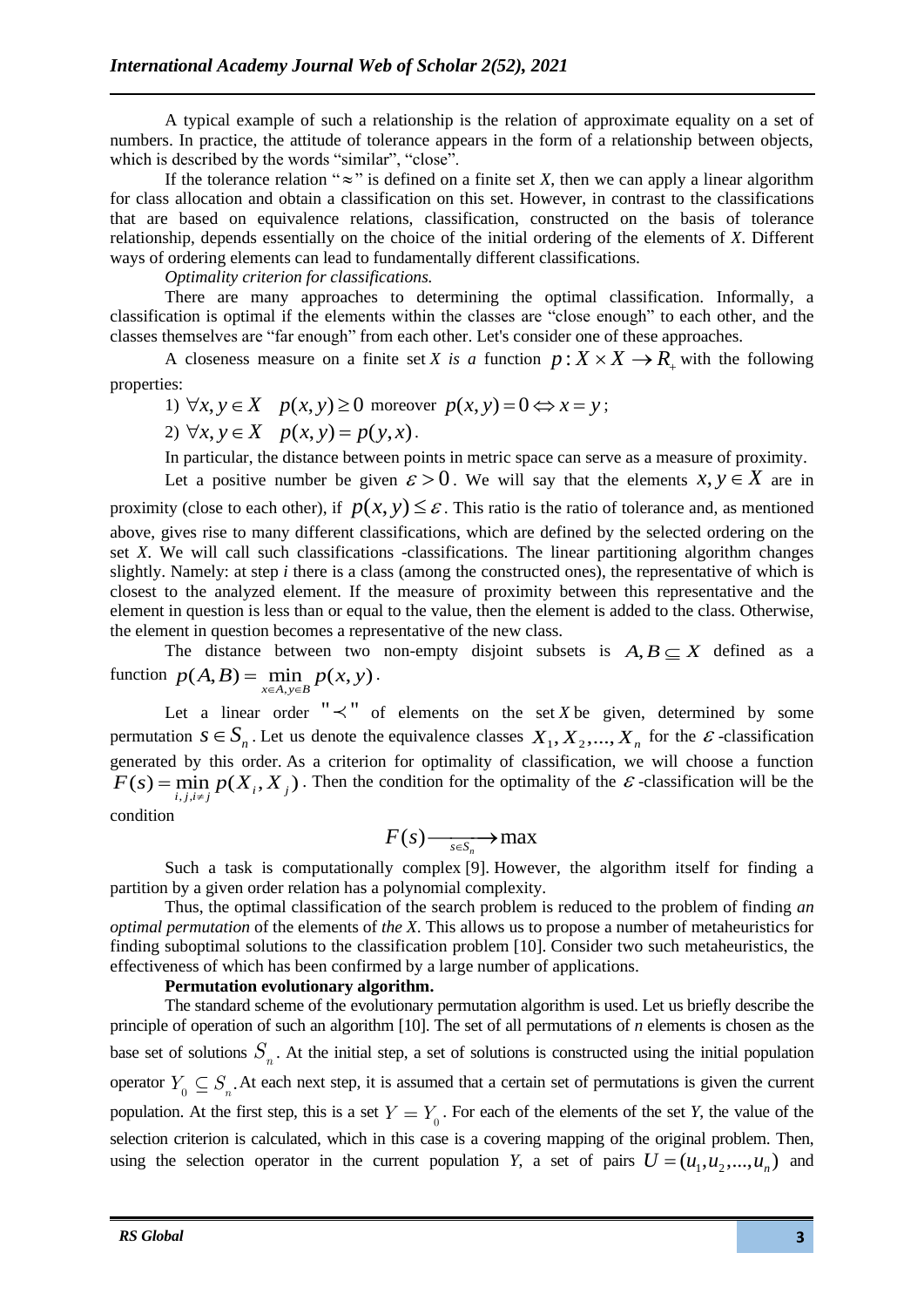$V = (v_1, v_2, ..., v_n)$  is selected for crossover operation. A crossover operator  $Cross(U, V)$  is applied to each pair, and then a mutation operator is applied to the result. Permutation – descendant is constructed as follows: sequences *U* and *V are* scanned from the beginning. At the *k* -th step, the smallest of the first elements of the sequences is selected and added to the new permutation – descendant. This element is then removed from the two parent sequences. For instance,

$$
Cross((2, 4, 7, 6, 1, 3, 5, 8), (3, 8, 1, 5, 4, 2, 6, 7)) = (2, 3, 4, 7, 6, 1, 3, 5, 8).
$$

The mutation operator *M* performs a random transposition (replacement of two elements) in a permutation with a given probability  $\alpha \in (0,1)$ .

In this way many elements are found the descendants of  $\overline{Y}$ . The evolution operator is applied to the intermediate population  $Y \cup \tilde{Y}$ , which is the union of the current population and a set of descendants, which selects a new current population on this set. The evolution process is repeated until the condition for stopping the evolutionary algorithm is satisfied. The solution of the original problem is restored from the found permutation.

#### **Mixed jumping frogs method.**

The algorithm of the method of mixed jumping frogs is simple to understand and implement, has a small number of parameters, and has been successfully used to solve combinatorial and continuous optimization problems [5,6].

The essence of the jumping frog algorithm for finding the optimal permutation is reduced to the following sequence of steps.

Step 1. Initialize the initial frog population as a set of points in the permutation space with Kendall's metric  $S_n$ .

Step 2. Calculate the value of the optimality criterion for each permutation from the initial population.

Step 3. Arrange the solutions in descending order of the optimality criterion value.

Step 4. Divide virtual frogs (solutions) into memplex blocks in such a way that the first virtual frog in the sorted list falls into the first memplex, the second is entered into the second memplex, etc.

Step 5. Find the best  $s_{k1}$  and worst  $s_{k2}$  solution in each memplex  $k \in \{1, 2, ..., K\}$ .

Step 6. Try to improve the position of the worst virtual frog by randomly moving it in the direction of the best frog  $s = Cross(s_{k2}, s_{k1})$ .

Step 7. If the previous operation does not improve the solution, then try to improve the position of the worst virtual frog by moving it towards the globally better frog  $s = Cross(s_{k2}, s_{11})$ .

Step 8. If the last operation does not improve the position of the virtual frog, then instead of it, randomly create a new frog in the search area – a permutation.

Step 9. Combine virtual frogs of all memplexes into one group.

Step 10. If the conditions for the completion of the algorithm are not met, then go to Step 3.

Step 11. The last globally best virtual frog corresponds to a suboptimal problem solution.

Let us now describe this algorithm formally, taking into account the parameters.

The method parameters are as follows:

1) the number of classes of frogs  $Q$  ( $Q \ge 2$ );

2) the number of elements *r* in each class (it is assumed that the sizes of the classes are the same and  $r \ge 2$ );

3) the maximum number of steps *K of the* algorithm;

4) the number *D of the* best frogs in the class, and  $0 < D < r$ .

In accordance with the specified parameters, the size *N* of the frog population (the set of feasible solutions) is determined by the formula  $N = Qr$ . In the initial step of the algorithm creates the initial population of frogs by generating random permutations  $s^j = (i_{j1}, i_{j2}, \ldots, i_{jn})$ ,  $j = 1, 2, \ldots, N$ .

The best permutation of the vertices in terms of the goal function is selected, which defines the permutation  $s^* = (i_1, i_2, ..., i_n)$ , and the value of the objective function is calculated  $F(x^*)$  on this permutation: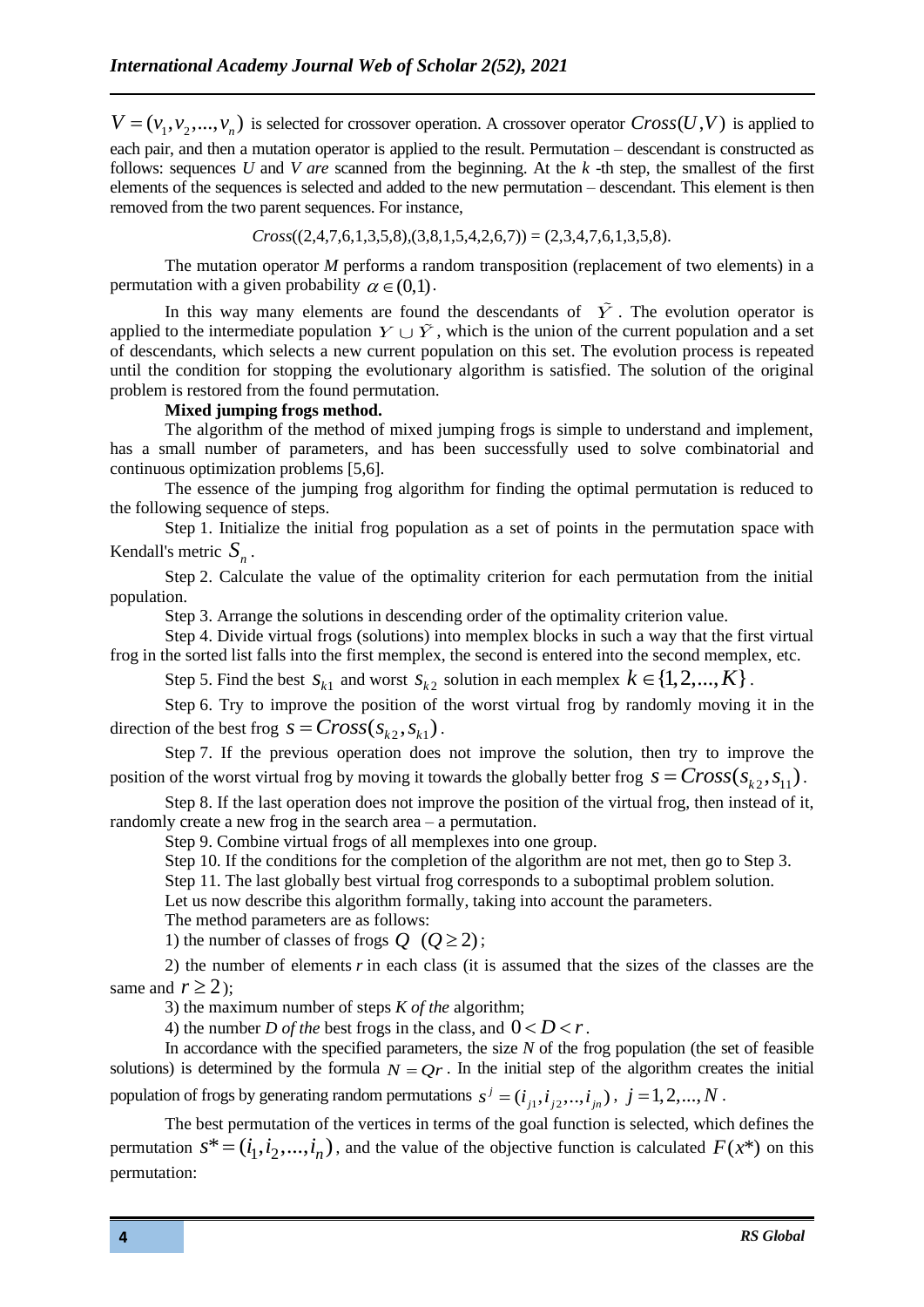Step *k* ( $1 \le k \le K$ ). The set is ordered  $P^{(k-1)}$  by the value of the objective function, that is  $F(s^k) \ge F(s^{k-1}), \quad k = 2, 3, ..., N-1$ . The population  $P^{(k-1)}$  is divided into Q classes of the same cardinality *r*

$$
P_q^{(k-1)} = \{ s^{(qi)} | s^{(qi)} = x^j, j = q + (i-1)Q, i = 1, 2, ..., r, q = 1, 2, ..., q \}.
$$

The best solution  $s^* = s^1$  is determined by the value of the objective function for the entire population. In each class  $P_q^{(k-1)}$  $(s^{-1})$ , the "best"  $s^{(q1)}$  and "worst"  $s^{(qr)}$  are determined by the value of the objective function of the solution. In each class  $P_q^{(k-1)}$ , the positions (sequences of traversing the vertices of the graph) of frogs change with numbers from  $D+1$  to r. For each value of the index  $i \in \{D+1, 2, ..., r\}$  a new position of the *i*-th frog (the sequence of traversing the vertices) in the class with number q is determined according to the following rule: a random permutation  $s^c$  is calculated from the interval between the permutations  $s^{(q1)}$  and  $s^{(qr)}$  in the Kendall metric.

The permutation on the segment between  $s^{(q1)}$  and  $s^{(qr)}$  is built according to the rule: sequences  $s^{(q1)}$  and  $s^{(qr)}$  are viewed from left to right. At the next step, the smallest of the first elements of the sequences is selected and added to the new permutation. Then this element is removed from the permutations  $s^{(q_1)}$  and  $s^{(qr)}$ . For example, applying this operation to the permutations (2, 4, 7, 6, 1, 3, 5, 8) and (5, 8, 1, 3, 4, 2, 6, 7) gives the permutation (2, 4, 5, 7, 6, 1, 3, 8).

If  $F(s^c) < F(s^{(qi)})$ , then we assume  $s^{(qi)} = s^c$ . If  $F(s^c) \ge F(s^{(qi)})$ , then a random permutation  $s^c$  is chosen in the segment between  $s^{(qr)}$  and  $s^*$ . If  $F(s^c) < F(s^{(qi)})$  then we assume  $s^{(qi)} = s^c$ . Otherwise, we choose a randomly generated permutation  $s^{(qi)}$ .

We assume  $P^{(k)} = \begin{bmatrix} P^{(k-1)} \end{bmatrix}$ 1  $(k)$   $\left| \begin{array}{c} Q \\ | \\ | \end{array} \right|$ *q q*  $P^{(k)} = |$  |  $P^{(k)}$  $=\int \int P_{n}^{(k-1)}$  and go to the next step of the algorithm.

The algorithm ends when the specified number of steps has been completed. The current permutation *<sup>s</sup>* \* determined at the last step is taken as the optimal solution to the problem.

Note that description is, the above algorithm s Resch was the problem of finding the optimal permutations of *n* elements in the set of all permutations with the objective function  $F(s)$  which is defined on the set of permutations. In this case, the specific type of the objective function does not matter. Therefore, the above algorithm can be used to find suboptimal solutions to optimization problems on a set of permutations with arbitrary objective functions.

**Numerical experiment.** The weights of the graph edges were chosen randomly in the range [1,100]. These weights were considered as a measure of proximity for the respective vertices. The set of vertices of the graph was considered as a set of elements to be classified. A positive number was chosen randomly in the interval [0,1]. Linear orders (permutations) on the set of vertices were not adjusted using the Fisher-Yates shuffle algorithm [17].

The problems were solved using a local search algorithm, a random search method, evolutionary algorithms, and the method of mixed jumping frogs.

The comparison of algorithms was carried out in the following directions:

Record is the number of problems in a series where the algorithm turned out to be the best among the tested. Bord rating is the sum of the number of points scored on each problem in the series. For the first place in comparison, 5 points were assigned, for the second 4, for the third 3.

The results of the algorithm comparison are presented on Table 1.